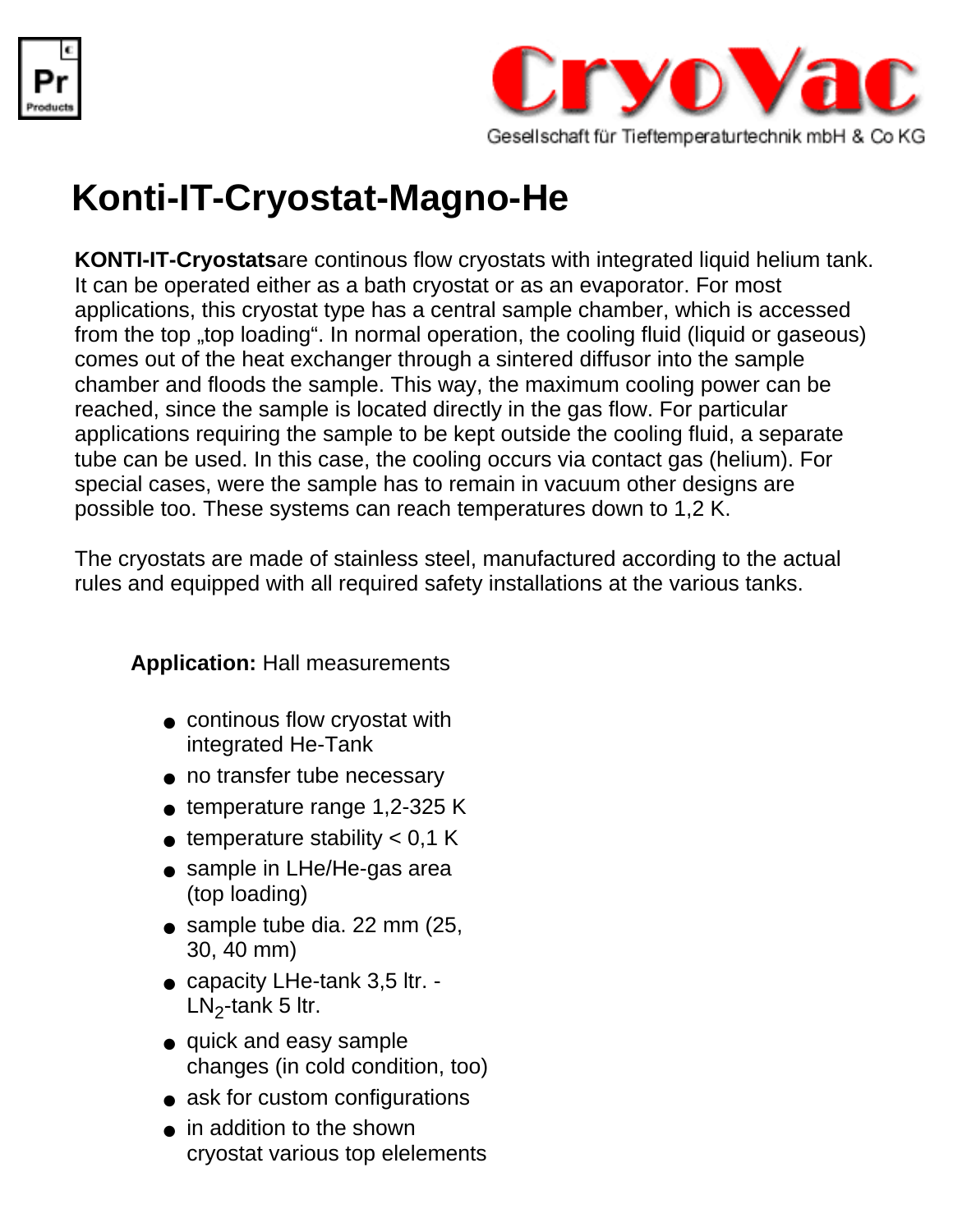with larger tank volumes are available, too.

## **Accessories**

- sample holder (different models)
- temperature measurement and control unit
- He-gas block valve
- He-vacuum pump
- HV-vacuum pump unit

It has to be pointed out, that our cryostats are build after placing an order, exclusively. This gives us the opportunity to offer specially customer designed systems. Among our standard cryostats we are able to change dimensions and specifications or add completions specially for your requirements and experimental conditions, too. If there are questions about technical details do not hesitate to contact us.

CryoVac GmbH & Co KG Heuserweg 14 D-53842 Troisdorf Fone: +49 (0) 22 41 4 76 83 Fax: +49 (0) 22 41 4 32 21 [cryovac@t-online.de](mailto:cryovac@t-online.de)



Konti-IT-Cryostat-Magno